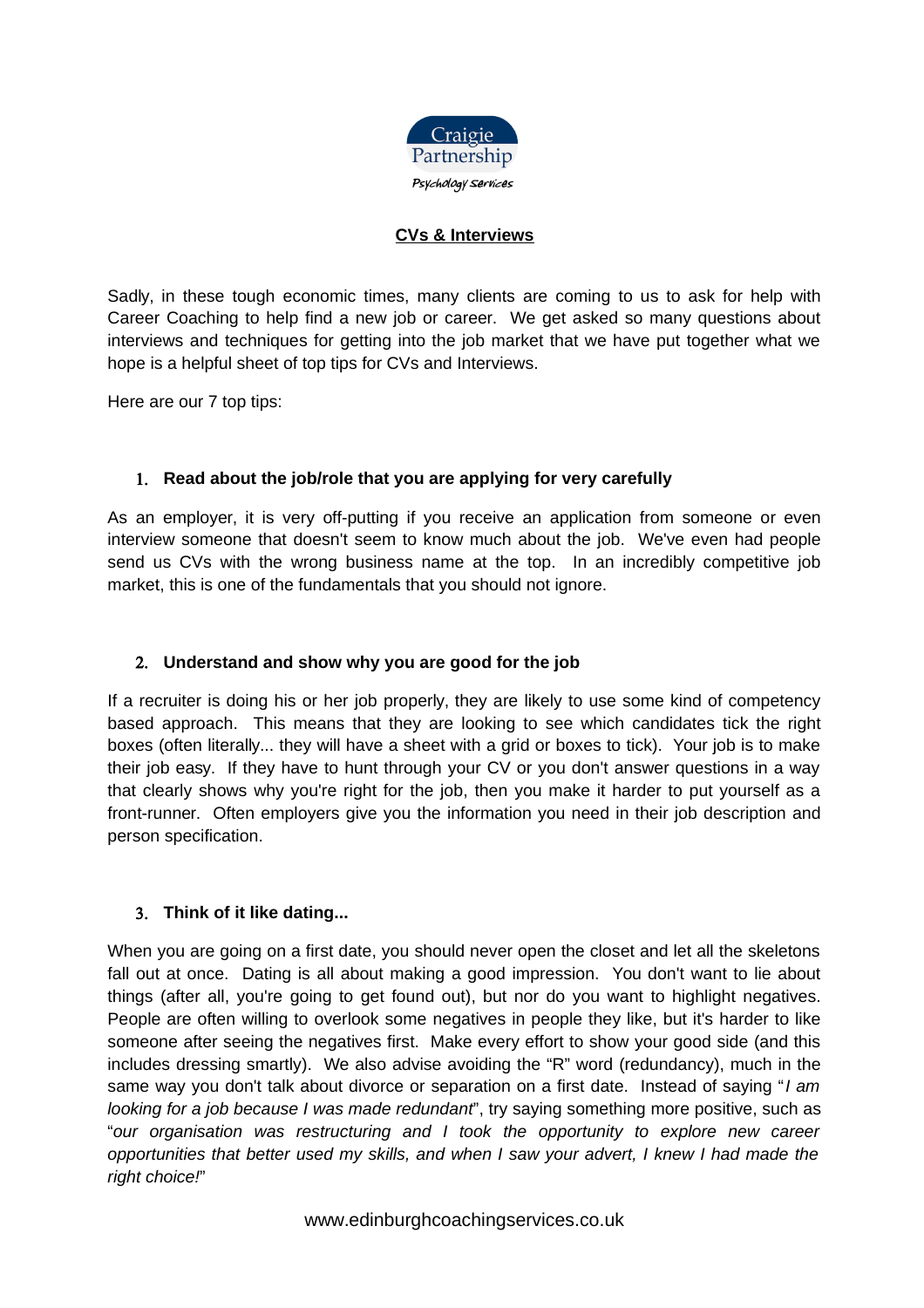

### 4. **Practise talking about yourself positively**

- Nobody likes someone who is over-confident and brags about all their achievements, but so often in the UK we go so far in the opposite direction that it's amazing any of us are in employment at all! A CV, application form or interview is all about showcasing your talent. If you can't talk about yourself positively in these situations, then you might as well not bother applying for the job.
- The solution is to practise, practise, and practise some more. Look in the mirror and give 5 reasons why you would be great for the job. When talking about the successes of an organisation or team, say specifically the part you played in it. Remember, people are trying to see what value you would bring to the organisation.

### 5. **Turn negatives into positives**

- As we saw with our redundancy question, it is possible to turn most negatives into positives. Often this takes practise, but you can soon become skilled at talking positively about things. Here are some examples:
	- Instead of talking about redundancy, talk about being grateful for the opportunity to develop your career further in a new area.
	- When asked to describe your weaknesses, show the strengths you have in selfawareness and the steps you take to compensate (don't just say "I'm a perfectionist").
	- If you're more introverted, then talk about yourself as a listener or someone who thinks carefully before they speak. If you're an extrovert, talk about how you love people and are energised by teams.

# 6. **Look after yourself emotionally and physically**

If you've been out of work for a while, or have been going through a stressful time, then it is really important to look after your own well-being. This is not just a "soft touch" approach, but it is a strategic plan to maximise your career opportunities. When you are in good health, your mood tends to improve and your confidence increases. A confident person is more likely to impress through CV and interview. You will also be more inclined to network and meet people who might know of available work. Getting into bad habits, such as late nights, excessive drinking or other self-soothing behaviours can have a negative impact on your job hunting. Top tips include eating healthily, getting regular exercise (it can be free!), sleeping well and maintaining healthy and supportive relationships.